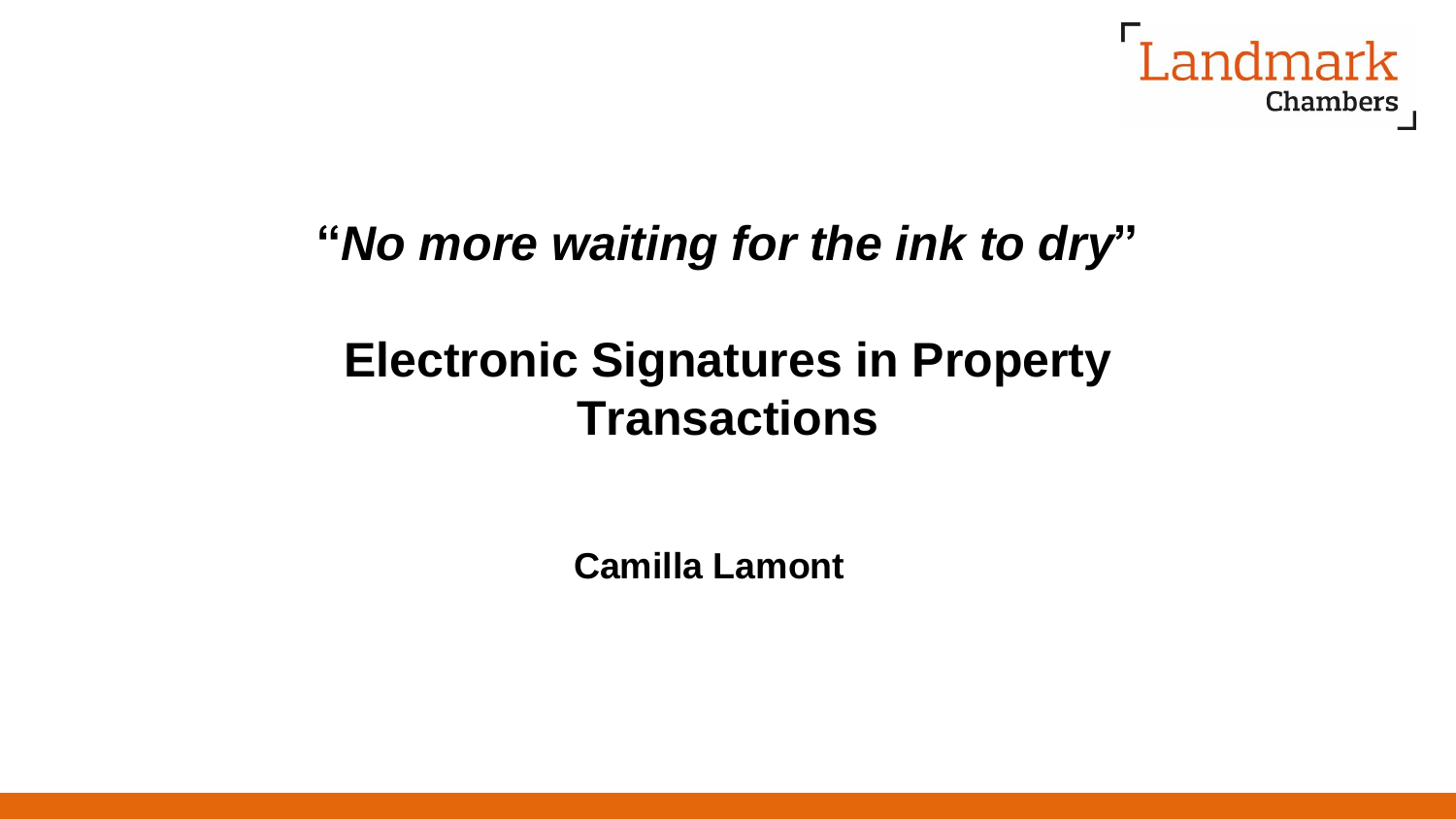Chambers

## **Law Commission No 386. Electronic execution of documents**

2018 Consultation Paper:

*"We have been told that issues around the electronic execution of documents are hindering the use of technology where legislation requires a document to be "signed". The purpose of this project is to ensure that the law governing the electronic execution of documents, including electronic signatures, is sufficiently certain and flexible to remain fit for purpose in a global, digital, environment.*"

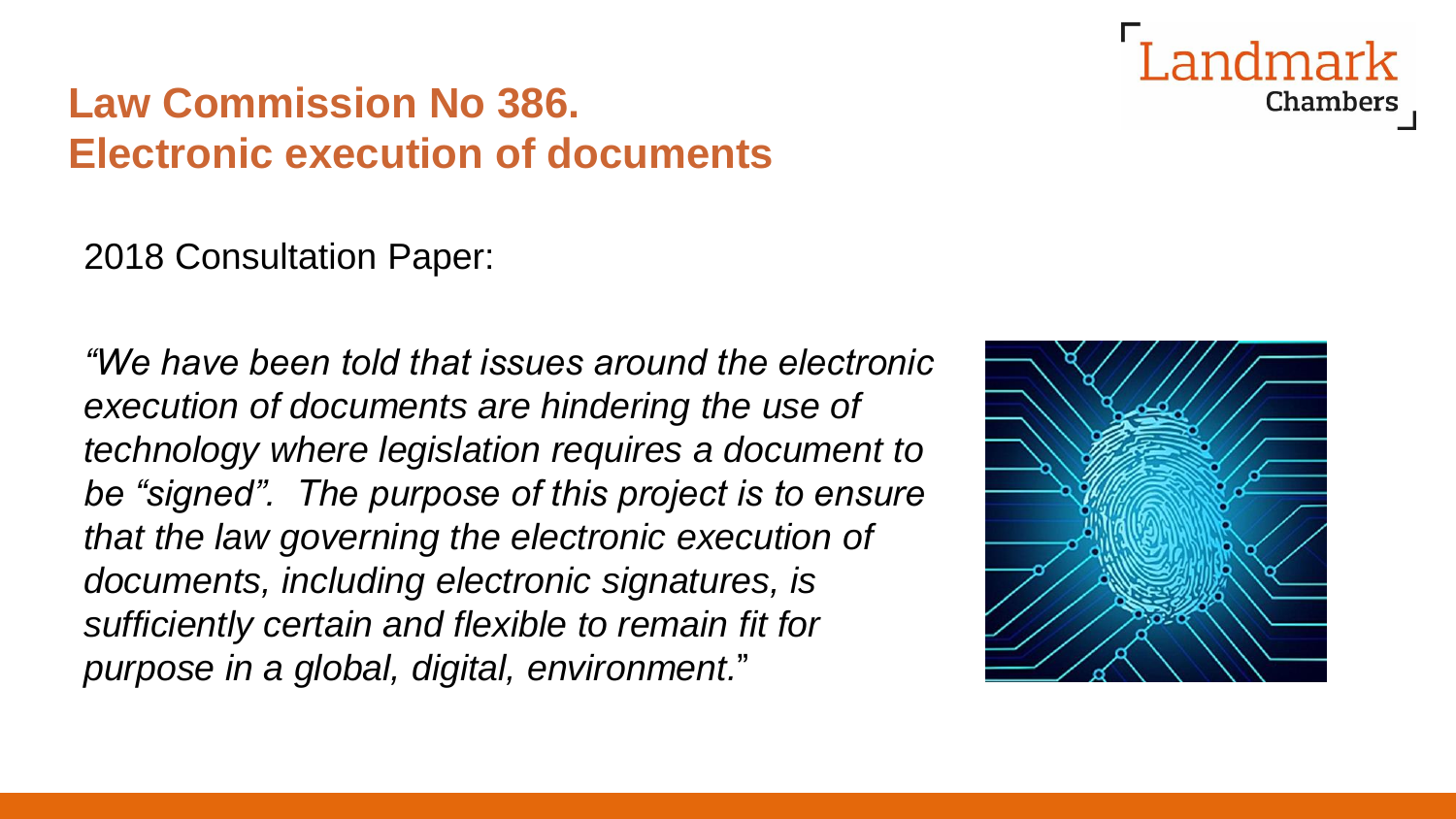#### *Goodman v J Eban Ltd* **[1954]**



*"In modern English usage, when a document is required to be "signed by" someone, that means that he must write his name with his own hand upon it…. If a man cannot write his own name, then he can sign the document by making his mark, which is usually the sign of a cross; but in that case, he must write the mark himself, and not use a typewriter, or rubber stamp, or even a seal".*

(per Denning LJ in dissent)

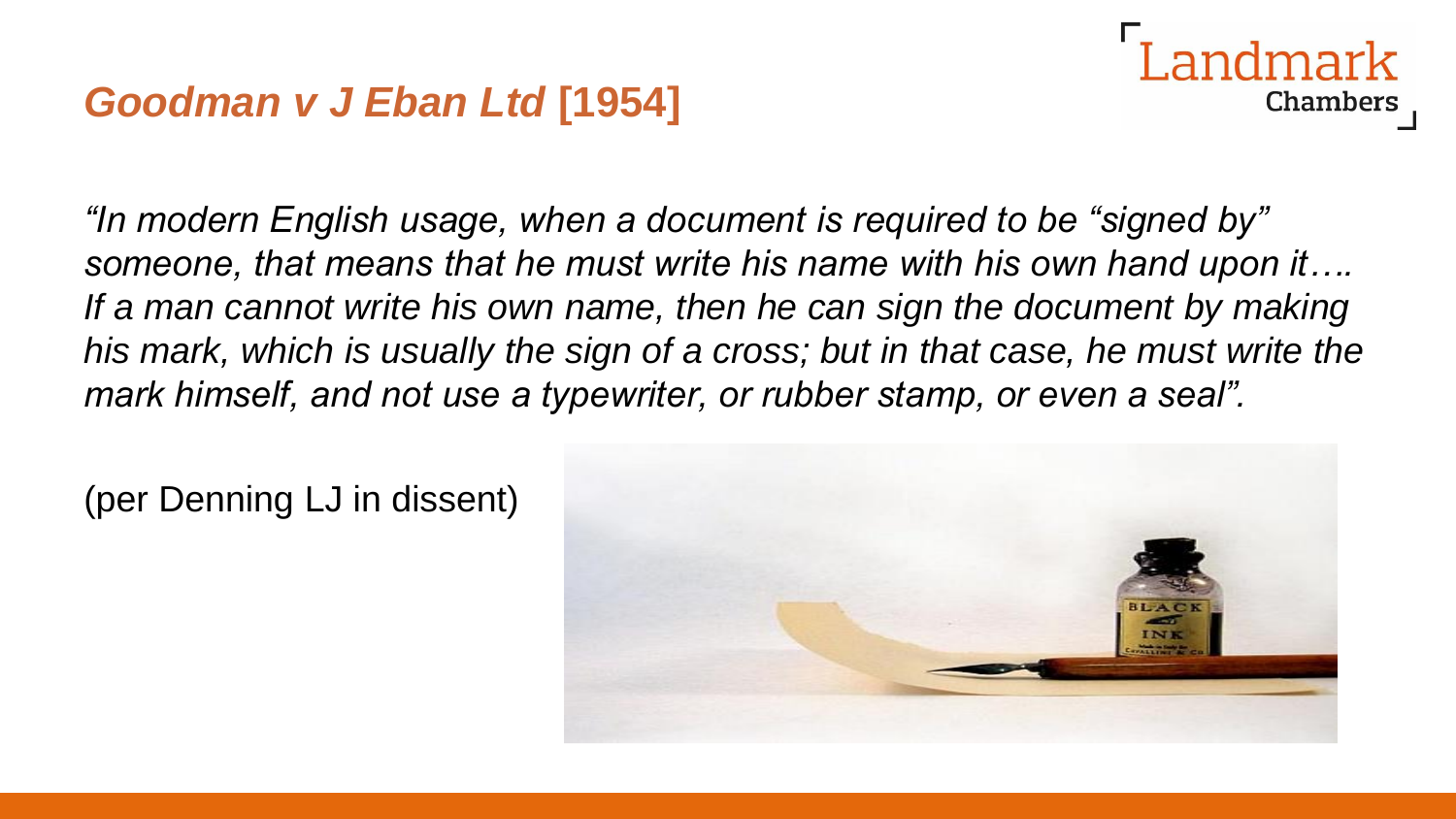

An electronic signature is capable of being used to execute a document including a deed provided that (i) the person signing the document intends to authenticate the document and (ii) any formalities relating to execution of that document are satisfied.

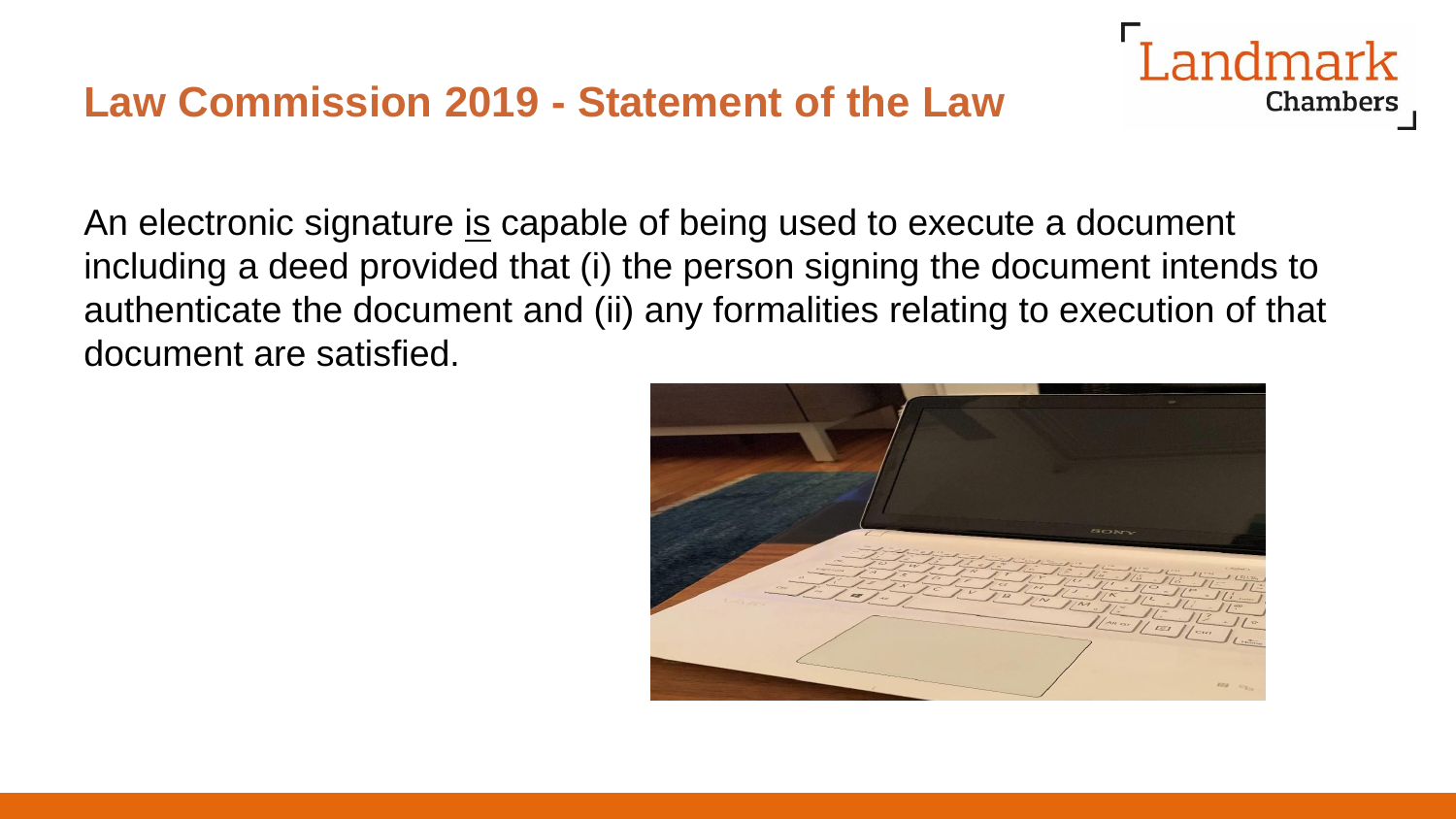#### **Neocleous v Rees [2019]**



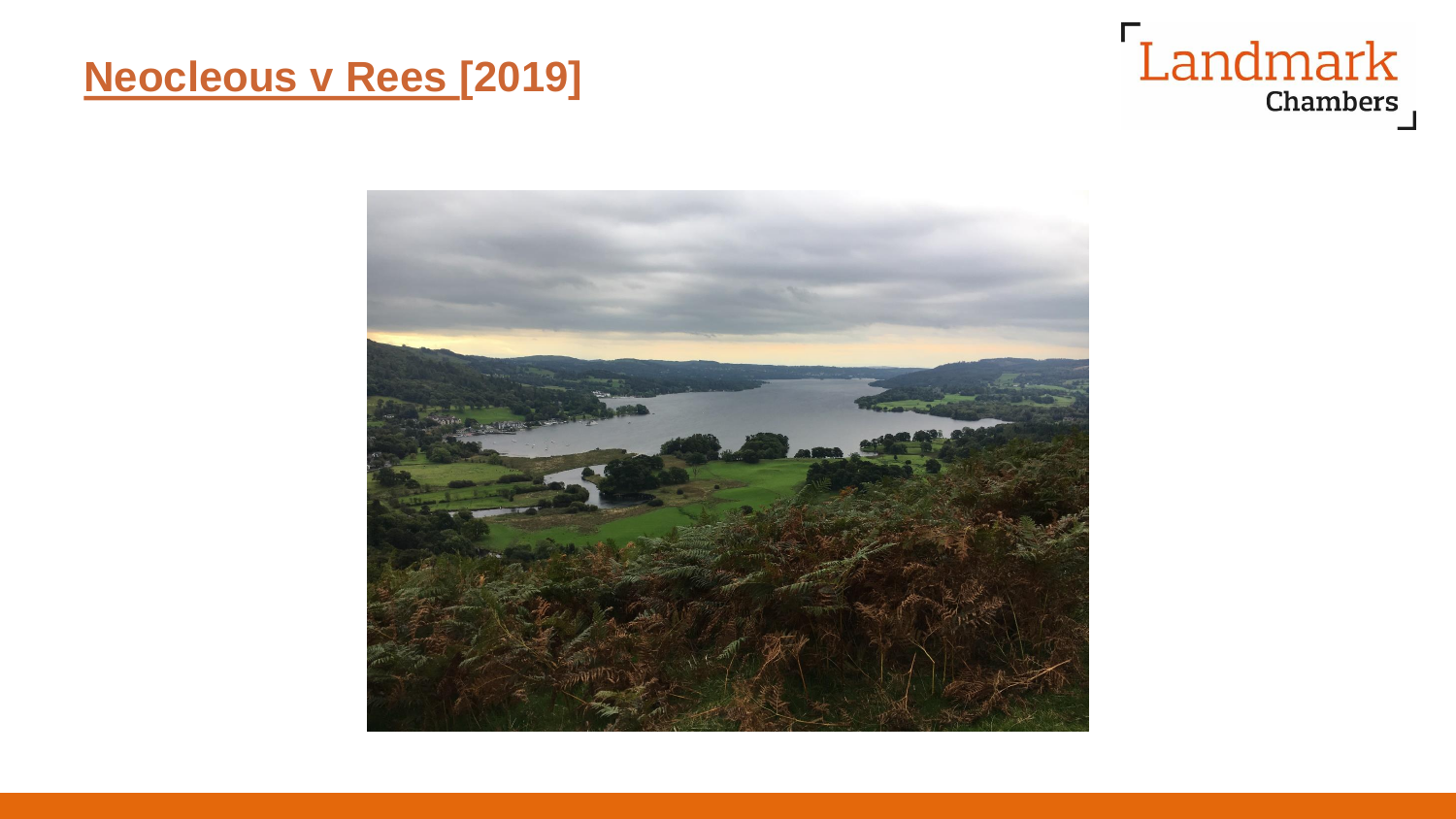#### **The email footers**



*Many thanks*

*…*

**David Tear Solicitor and Director For and on behalf of AWB Charlesworth Solicitors. [There followed contact details**]

*Thank you for your email and I confirm my agreement with its contents. Kind regards Daniel*

*…*

**Daniel Wise – Associate Dispute Resolution for and on behalf of Slater Heelis LLP [There followed contact details]**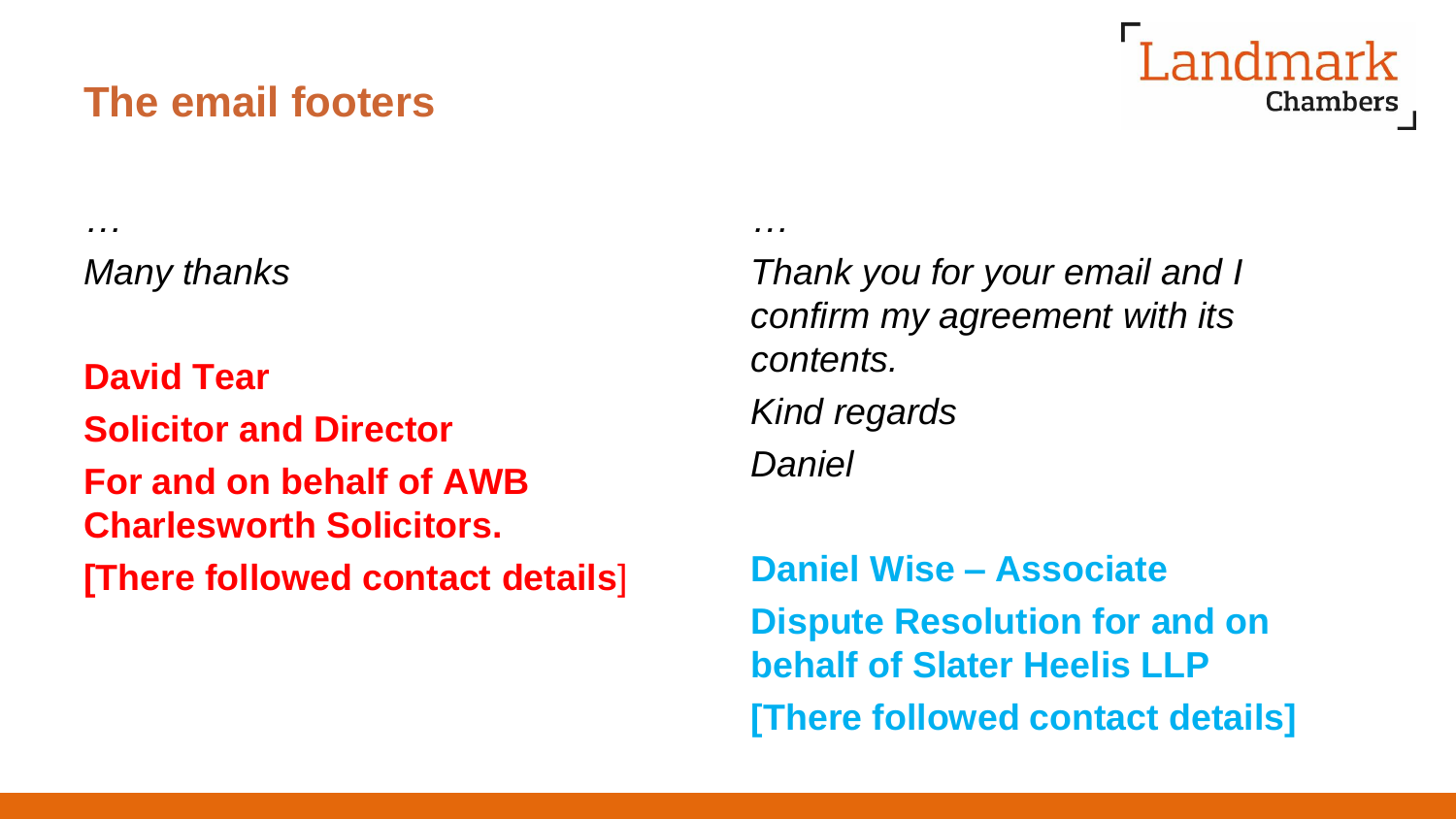#### **Section 2 of the 1989 Act**

…



(1) A contract for the sale or other disposition of an interest in land can only be made in writing and only by incorporating all of the terms which the parties have expressly agreed in one document or, where contracts are exchanged, in each.

(3) The documents incorporating the terms or, where contracts are exchanged, one of the documents incorporating them (but not necessarily the same one) must be signed by or on behalf of each party to the contract."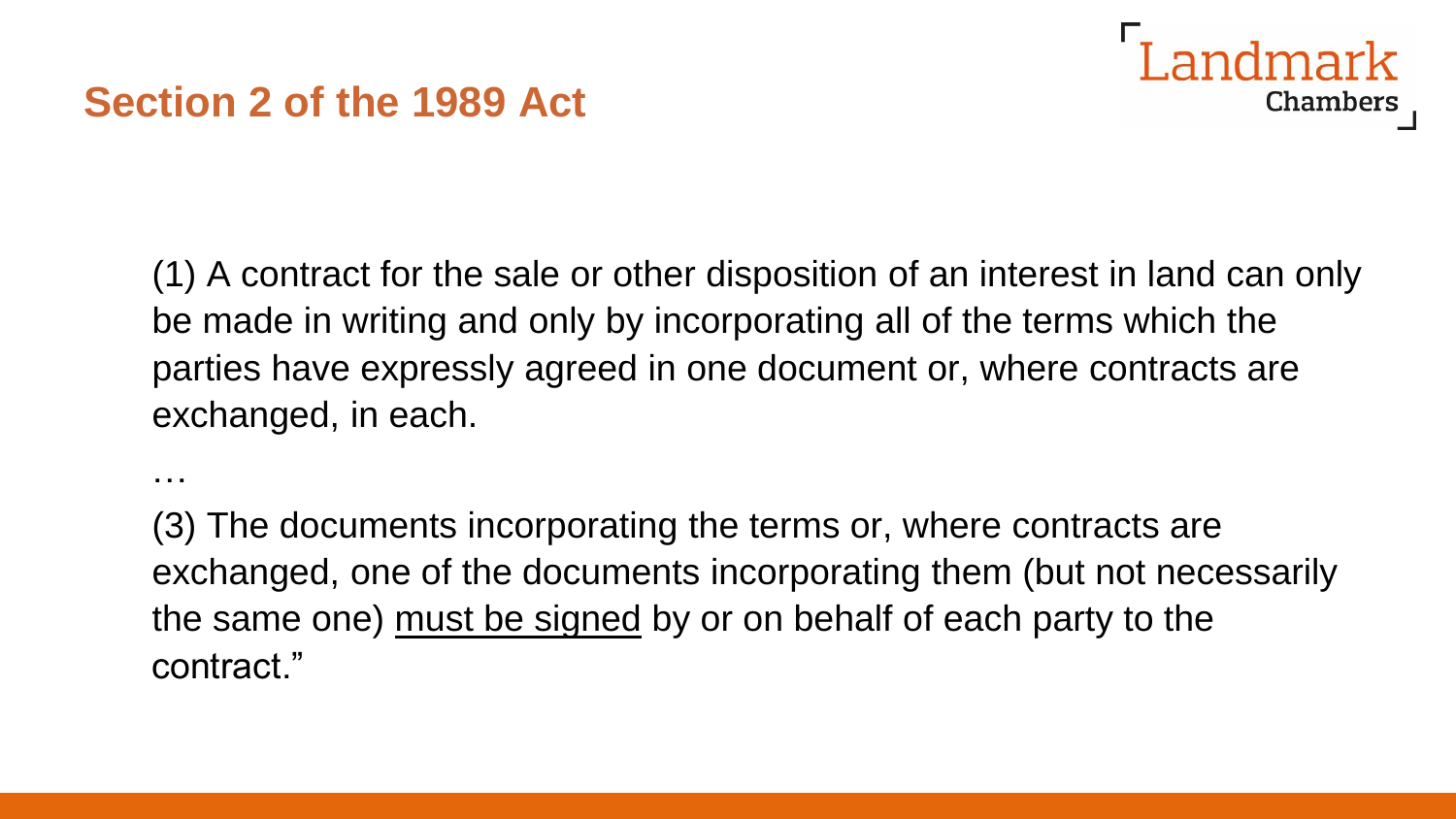#### **What** *Neocleous* **decides**



- The test to be applied is that identified by the Law Commission namely whether the name was applied with authenticating intent
- The inclusion of the footer to Mr. Tear's email was applied with authenticating intent and it did amount to a signature for the purposes of section 2 of the 1989 Act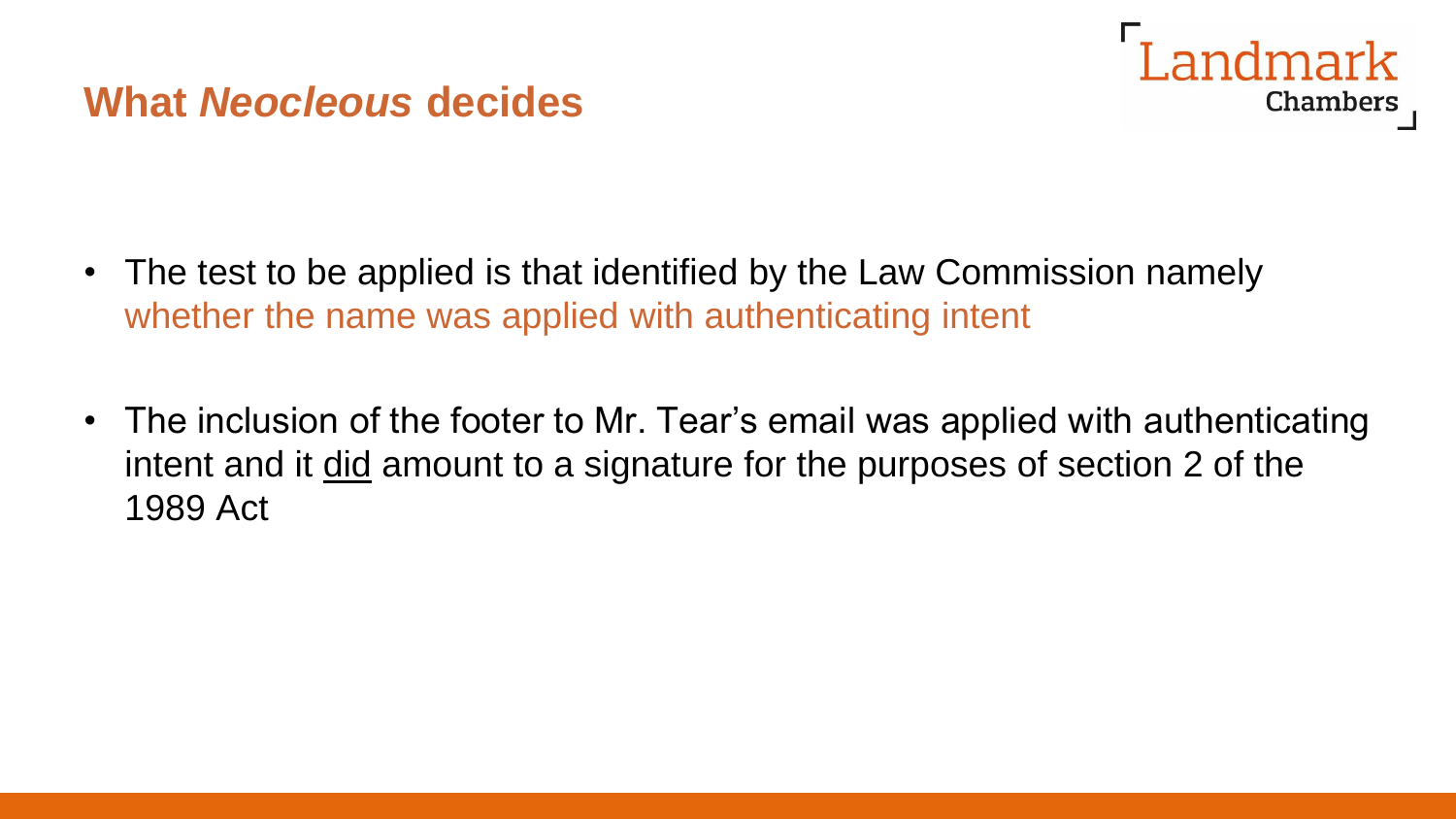#### **What lessons can we learn?**

• Potentially a useful decision for busy litigators wanting to conclude binding agreements with minimal formality

andmark

Chambers

- Increased risk of inadvertent contract making
- Need to keep abreast of technological advances What is a valid signature will change over time as Law tech advances
- Just because one can execute property documents electronically does not mean one necessarily should …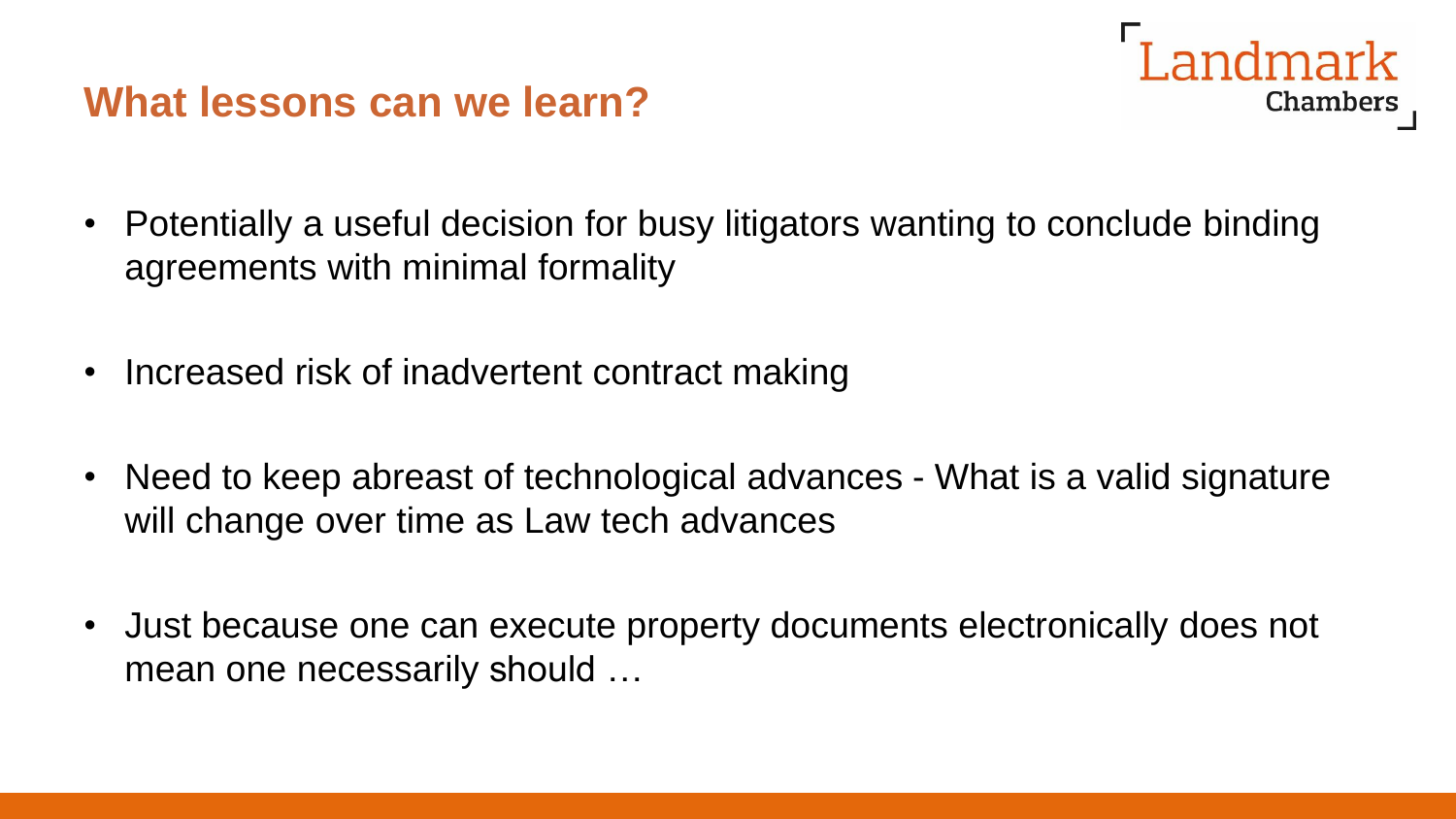#### **What questions remain unanswered?**



- What is the test for demonstrating authenticating intent?
- Does/ should "a signature" have a single meaning regardless of context?
- Will the appellate courts adopt the Law Commission's Statement of Law/ follow the decision in *Neocleous*?
- Should the law require digital signatures for property transactions?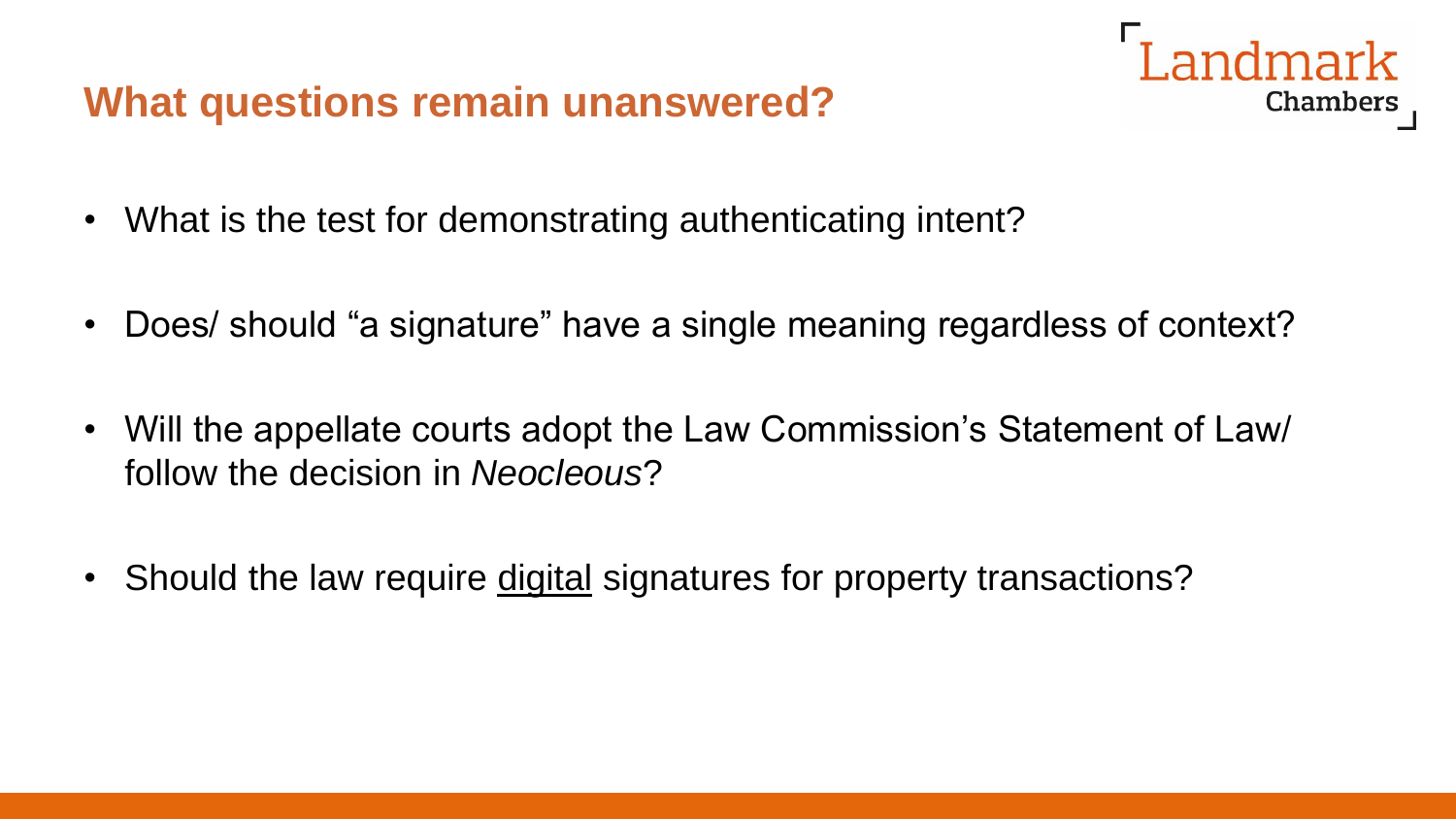## **The elephant in the room? Email chains as a single document**



(Per David Richards J)



**Landmark** 

**Chambers**